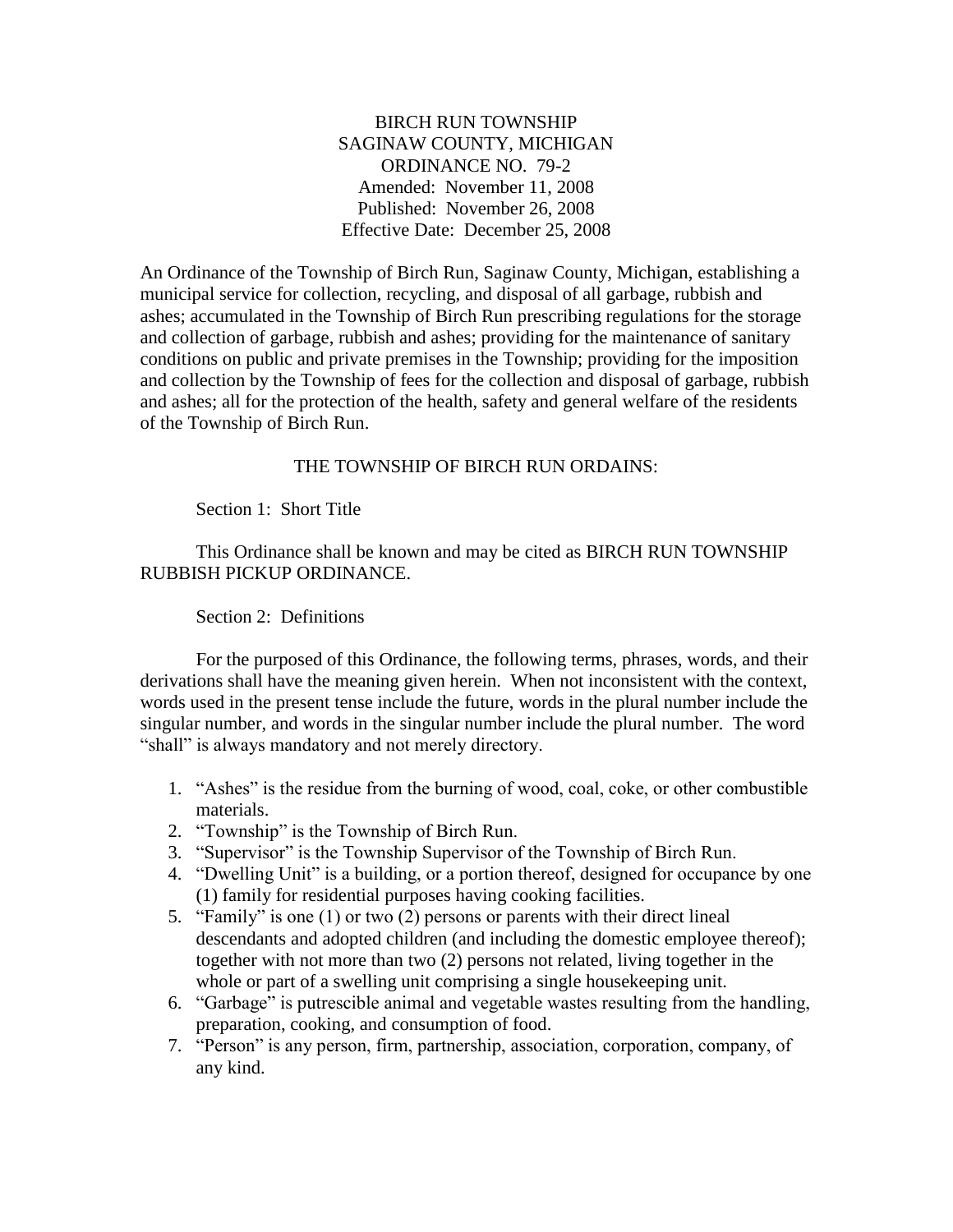- 8. "Refuse" is a putrescible and nonputrescible solid wastes except body wastes, animal droppings or entrails, including garbage, rubbish, ashes, street cleanings, and solid market wastes.
- 9. "Residence" any building or a portion thereof which is occupied for living purposes, but does not include a building used as a motel, hotel or mobile home in a State licensed park.
- 10. "Rubbish" is nonputrescible solid wastes (excluding ashes), consisting of both combustible and non-combustible wastes, such as paper, cardboard, tin cans, yard clippings, wood, glass, bedding, crockery, household appliances and similar materials.

Section 3: COLLECTION BY TOWNSHIP

All refuse accumulated in the Township shall be collected, conveyed and disposed of by the Township or Contract Hauler under contract to the Township, except as hereinafter set forth.

All dwelling units, multi-family residences, and residences shall be required to use the services of the Township or Contract Hauler provided by the Township for disposal of refuse and shall engage such service within thirty (30) days after mailing of a notice of such availability to such premises by appropriate Township personnel.

The Township of Birch Run shall not pick up, haul or dispose of the refuse accumulated by any commercial or industrial establishment or State Licensed Trailer Coach Park within the Township of Birch Run except that it is hereby provided that all such commercial or industrial establishments shall make adequate and proper provision for the disposal of refuse accumulated on the premises of such commercial or industrial establishment so as to prevent such accumulation from becoming unsafe, unsanitary, unsightly or a nuisance.

# Section 4: COLLECTION SUPERVISED BY THE TOWNSHIP BOARD

All refuse and recyclables accumulated in the Township shall be collected, conveyed and disposed of by the Contract Hauler under the supervision of the Township Board. The Township Board shall have the authority to make regulations coverning the days of collection, routes of the collection vehicles, type and location of waste containers, and such other matters pertaining to the collection, conveyance, and disposal as it shall find necessary, and to change and modify the same, provided that such regulations are not contrary to the provisions hereof.

### Section 5: PRE-COLLECTION PRACTICES

- 1. Preparation of refuse.
	- a. Garbage: all garbage, before being placed in garbage cans for collections, shall have drained from it all free liquids.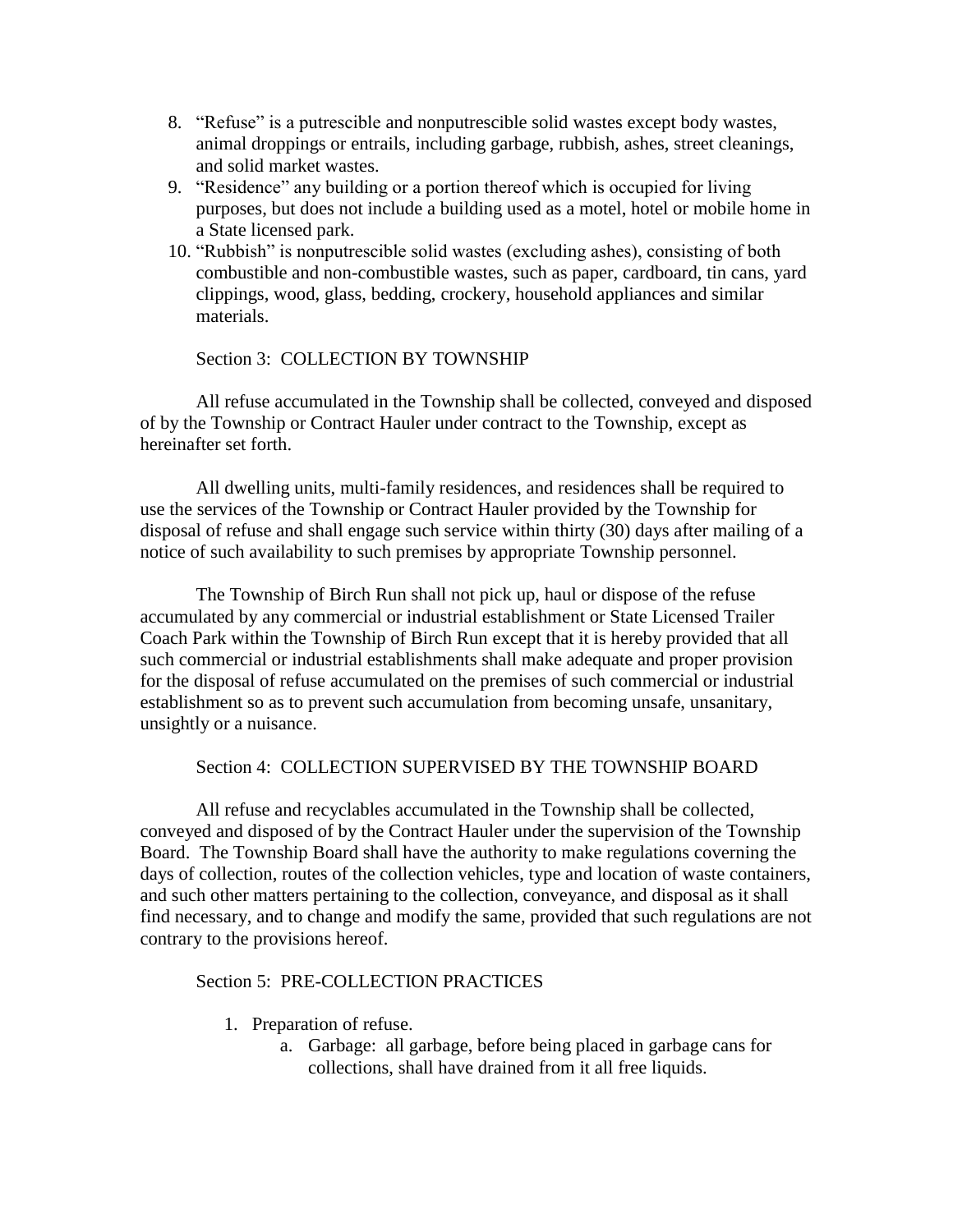- b. Rubbish: All rubbish shall be drained of liquid before being deposited for collection.
- c. Trimmings and Clippings: Tree trimmings, hedge clippings, and similar material shall be cut to length not to exceed four (4) feet and securely tied in bundles not more than two (2) feet thick before being deposited for collection.
- 2. Storing of Refuse
	- a. Public or Private Places: No person shall place any refuse in any street, alley, or other public place, or upon any private property, whether owned by such person or not, within the Township except it be in proper containers for collection, or under express approval granted by the Township Board. Nor shall any person throw or deposit any refuse in any stream or other body of water.
	- b. Burning and Burying: No person shall throw any refuse upon the ground or burn the same on any premises, public or private, or burn the same in any manner that may menace the public health, cause a nuisance or smoke ash or offensive odors, or burn the same in any manner that may constitute a hazard.
	- c. Unauthorized Accumulation: Any unauthorized accumulation of refuse on any premises is hereby declared to be a nuisance and is prohibited. Failure to remove any existing accumulation or refuse within thirty (30) days after the effective date of this Ordinance shall be deemed a violation of this Ordinance.
	- d. Scattering of Refuse: No person shall cast, place, sweep, or deposit anywhere within the Township any refuse in such manner that it may be carried or deposited by elements upon any street, sidewalk, alley, sewer, parkway, or other public place, or into any occupied premises within the Township.
	- e. Cleanliness: It shall be the duty of each owner, tenant, lessee or occupant of any building, residential or commercial, having refuse, to provide for and have within said building storage containers of sufficient size to handle the accumulation of refuse on the premises during the interval between collection periods.
- 3. Recyclables: Materials shall be placed in containers supplied by the Township or a bin clearly marked "Recycling."
- 4. Points of Collection

Refuse containers in residential areas shall be placed for collection at the curbside in front of the property no earlier than *4:00 pm the day prior to collection.*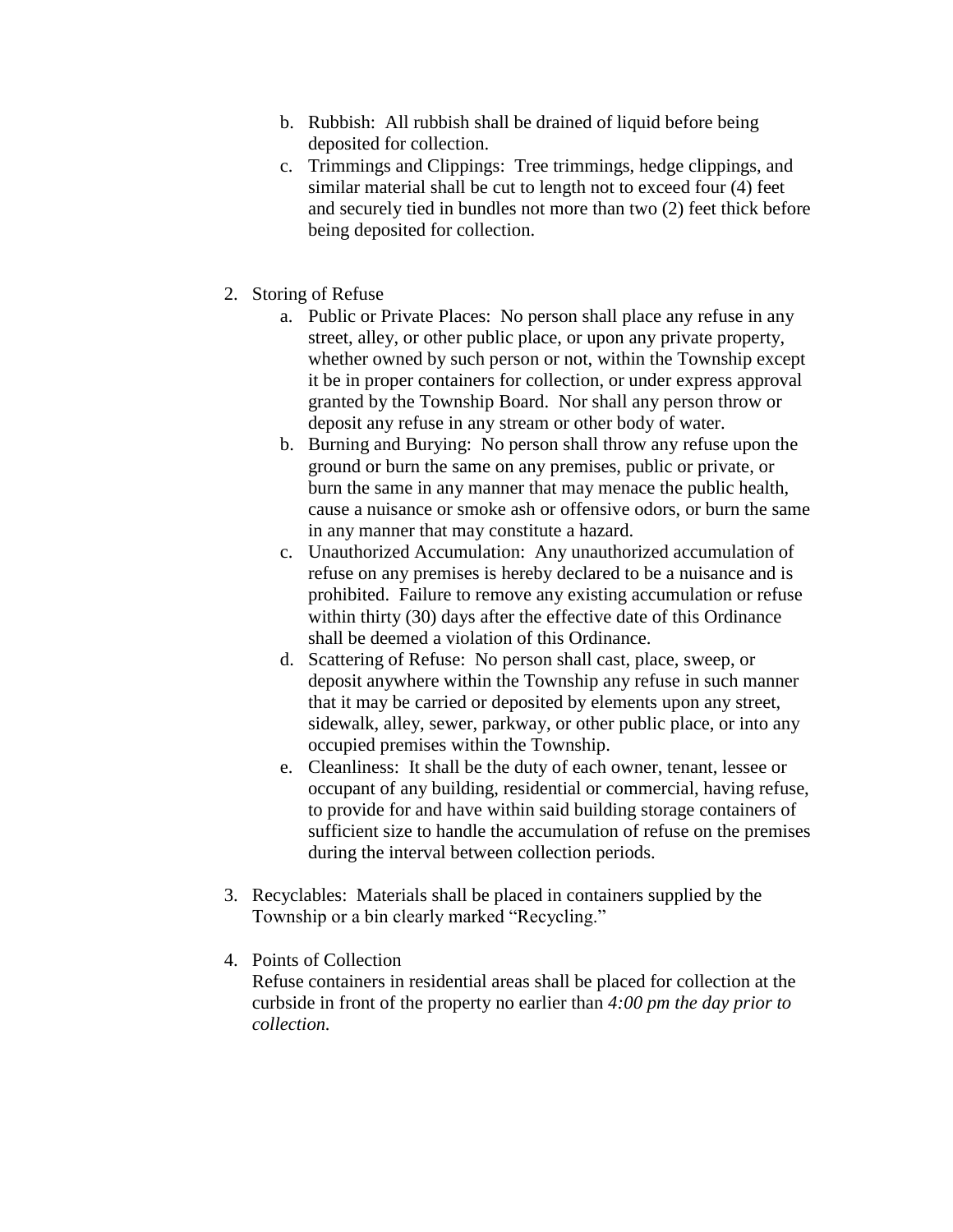# Section 6: COLLECTION PRACTICES

1. Frequency of Collection

Refuse and recyclables accumulated by residences, dwelling units, or multi-family residences shall be collected once each week throughout the entire year. The collection schedule shall be arranged so that the collection shall fall upon the same day of the week, except for interruptions due to holidays. Should a collection day fall upon a holiday, then the Township Board shall set another day for the collection of said refuse and give reasonable notice of said collection day.

# 2. Limitation on Quality

A reasonable accumulation of refuse for each residence or dwelling unit shall be collected during a collection period for the standard charge.

# Section 7: ON-SITE BURNING

- a. No person shall burn or permit to be burned on the premises within his control, any rubbish unless the same shall be burned in a completely enclosed incinerator properly designed to prevent the emission of smoke, flying paper, and ash therefrom.
- b. A permit must be obtained from the Fire Department for any open burning. The permit will be issued at the discretion of the Fire Department.

# Section 8: SCAVENGING OF REFUSE MATERIALS

Scavenging and junk picking of refuse materials placed for collection at the curb is hereby expressly prohibited.

### Section 9: SERVICE CHARGES

1. Amount of Service Charge

The service charges for collection and disposal of refuse placed for collection at curbside for residences, dwelling units and multiple family residences shall be set for each calendar year by resolution of the Township Board for the Township of Birch Run and cover all or any part of the cost to the Township for operation of the system and a portion thereof as may be deemed sufficient to be set aside as a sinking fund for the development of the system, and shall control for the ensuing calendar year.

2. Persons to be Charged

The service charge shall be made to the owners of all residences, multiple family residences, and dwelling units in the Township of Birch Run and each owner thereof shall pay to the Township of Birch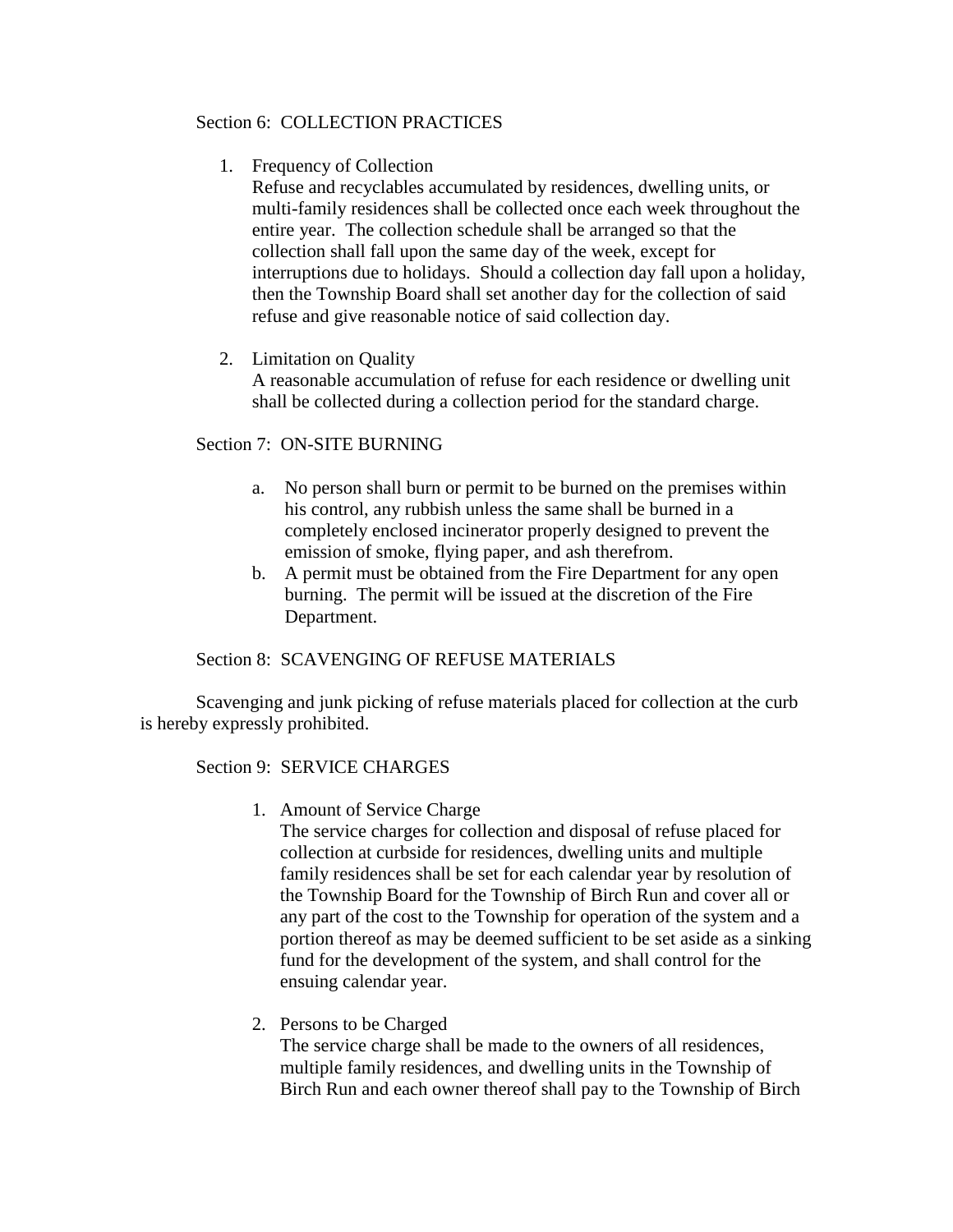Run the service charge for availability of such service as established by the Township Board.

3. Billing procedure

The charge for refuse service for the entire year shall be spread upon the tax roll for the calendar year as a charge for availability of such services for the year, and such charge for refuse service shall be collected, returned and enforced in the same manner at the Township of Birch Run taxes are certified, assessed, collected, and returned.

# Section 10: DISPOSAL OF REFUSE

The Township of Birch Run shall contract with a licensed contractor who has complied with all the statutes of the State of Michigan and the municipal ordinance of the Township and its rules and regulations relative to the collection, transportation, and disposal of refuse. Said Contract Hauler may be selected at the discretion of the Township Board after providing adequate and sufficient public liability and property damage insurance, as well as performance bond, all of said policies of insurance to be in an amount determined by the Township Board. The Township Board shall accept bids from qualified Contract Haulers and upon acceptance of a bid from suitable Contract Hauler shall enter into a contract for service with such bidder as in the discretion of the Township Board shall adequately serve the needs and requirements of the residents of the Township.

### Section 11: ATTACHMENTS

From time to time the licensed contractor shall publish rules and regulations concerning waste disposal and recycling pickup. These publications shall become attachments to this ordinance and enforceable under this ordinance. See attachments A and B.

### Section 11: SEPARABILITY

If any section, subsection, sentence, clause, phrase, or portion of this Ordinance is for any reason held invalid or unconstitutional by any Court of competent jurisdiction, such portion shall be deemed a separate, distinct, and independent provision, and such holding shall not affect the validity of the remaining portions hereof.

### Section 12: CONFLICTING REGULATIONS

In the interpretation, application and enforcement of the provisions of this Ordinance, whenever any of the provisions or limitations imposed or required by this Ordinance are more stringent than any other law or Ordinance, then the provisions of this Ordianance shall govern, provided, also, that whenever the provisions of any other law or ordinance impose more stringent requirements than are imposed or required by the Ordinance then the provisions of such other law or Ordinance shall govern.